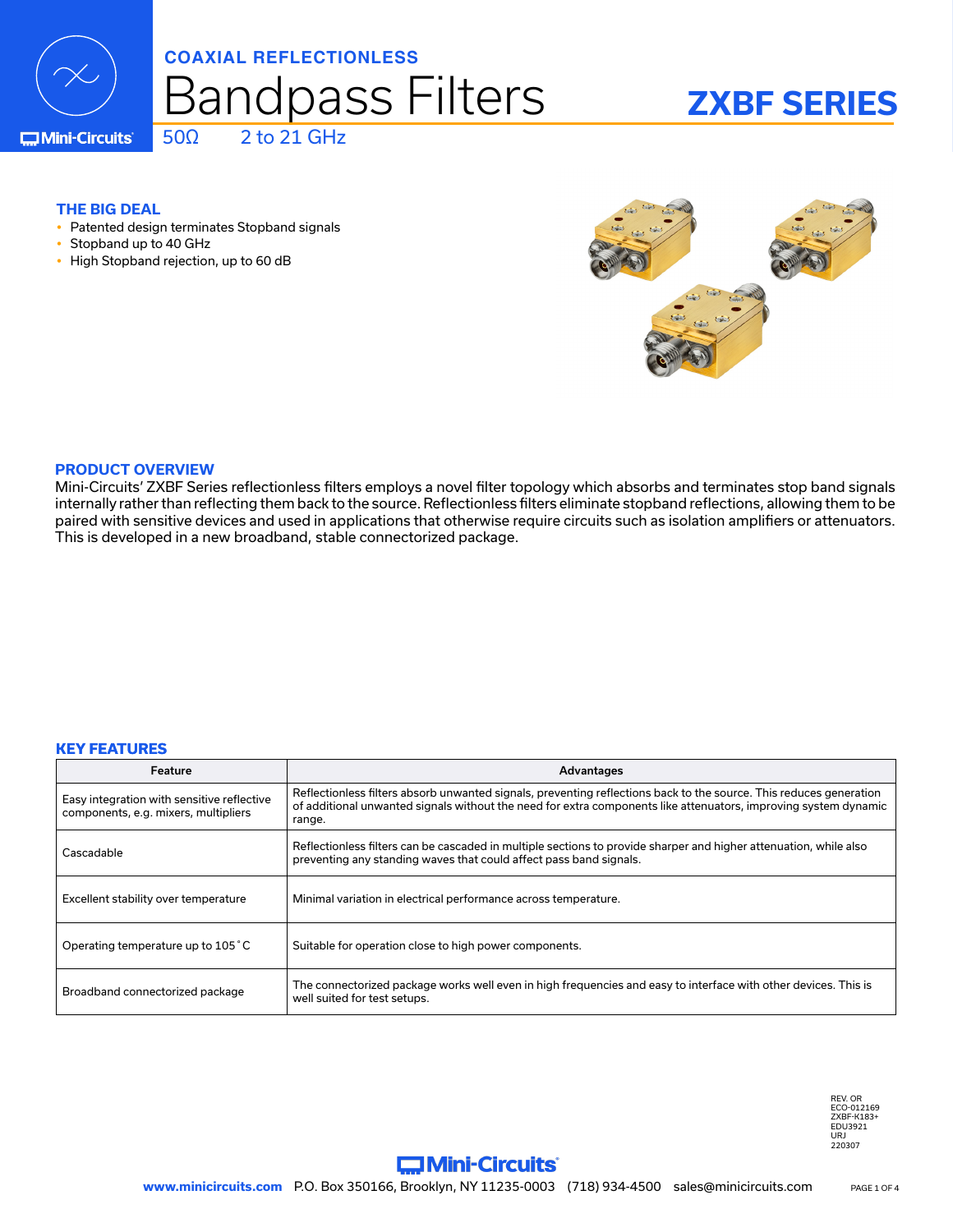

## Bandpass Filter **COAXIAL REFLECTIONLESS** 50Ω 17.5 to 18.5 GHz

#### **C**Mini-Circuits

## **FEATURES**

- Match to 50 $\Omega$  in the stop band, eliminates undesired reflections
- Cascadable
- Good stopband rejection, 47dB typ.
- Temperature stable, up to 105°C
- Protected by US Patents 8,392,495; 9,705,467, additional patent pending
- Protected by China Patent 201080014266.1
- Protected by Taiwan Patent I581494

#### **APPLICATIONS**

- **Telecomm**
- Microwave Point-to-Point Links



**ZXBF-K183+**

*Generic photo used for illustration purposes only*

| Model No.         | ZXBF-K183+ |  |
|-------------------|------------|--|
| <b>Case Style</b> | UK3042     |  |
| <b>Connectors</b> | 2.92mm-F   |  |

#### *+RoHS Compliant*

*The +Suffix identifies RoHS Compliance. See our web site for RoHS Compliance methodologies and qualifications*

#### **ELECTRICAL SPECIFICATIONS AT 25°C**

| Parameter        |                    | F#      | Frequency<br>(MHz) | Min. | Typ. | Max. | <b>Units</b> |
|------------------|--------------------|---------|--------------------|------|------|------|--------------|
| Passband         | Insertion Loss     | $F1-F2$ | 17500 - 18500      |      | 5.2  | 6.5  | dB           |
|                  | <b>Return Loss</b> | $F1-F2$ | 17500 - 18500      |      | 12.7 |      | dB           |
| Stop Band, Lower | Insertion Loss     | $DC-F3$ | $DC - 9000$        | 43   | 51   |      | dB           |
|                  | <b>Return Loss</b> | $DC-F3$ | DC - 9000          |      | 20   |      | dB           |
| Stop Band, Upper | Insertion Loss     | F4-F5   | 27000 - 32000      | 30   | 47   |      | dB           |
|                  | <b>Return Loss</b> | F4-F5   | 27000 - 32000      |      | 8.5  |      | dB           |

#### **MAXIMUM RATINGS3**

| Parameter                                            | Ratings                             |  |  |
|------------------------------------------------------|-------------------------------------|--|--|
| Operating temperature                                | $-55^{\circ}$ C to $+105^{\circ}$ C |  |  |
| Storage temperature                                  | $-55^{\circ}$ C to $+105^{\circ}$ C |  |  |
| RF Power Input, Passband (F1-F2) <sup>1</sup>        | $0.5W$ at 25 $°C$                   |  |  |
| RF Power Input, Stopband (DC-F1, F2-F5) <sup>2</sup> | $0.16W$ at 25°C.                    |  |  |

1. Passband rating derates linearly to 0.25W at 105°C ambient

2. Stopband rating derates linearly to 0.08W at 105°C ambient 3. Permanent damage may occur if any of these limits are exceeded

#### **TYPICAL FREQUENCY RESPONSE**



#### **FUNCTIONAL SCHEMATIC**



#### **C. Mini-Circuits** www.minicircuits.com P.O. Box 350166, Brooklyn, NY 11235-0003 (718) 934-4500 sales@minicircuits.com pAGE2 OF 4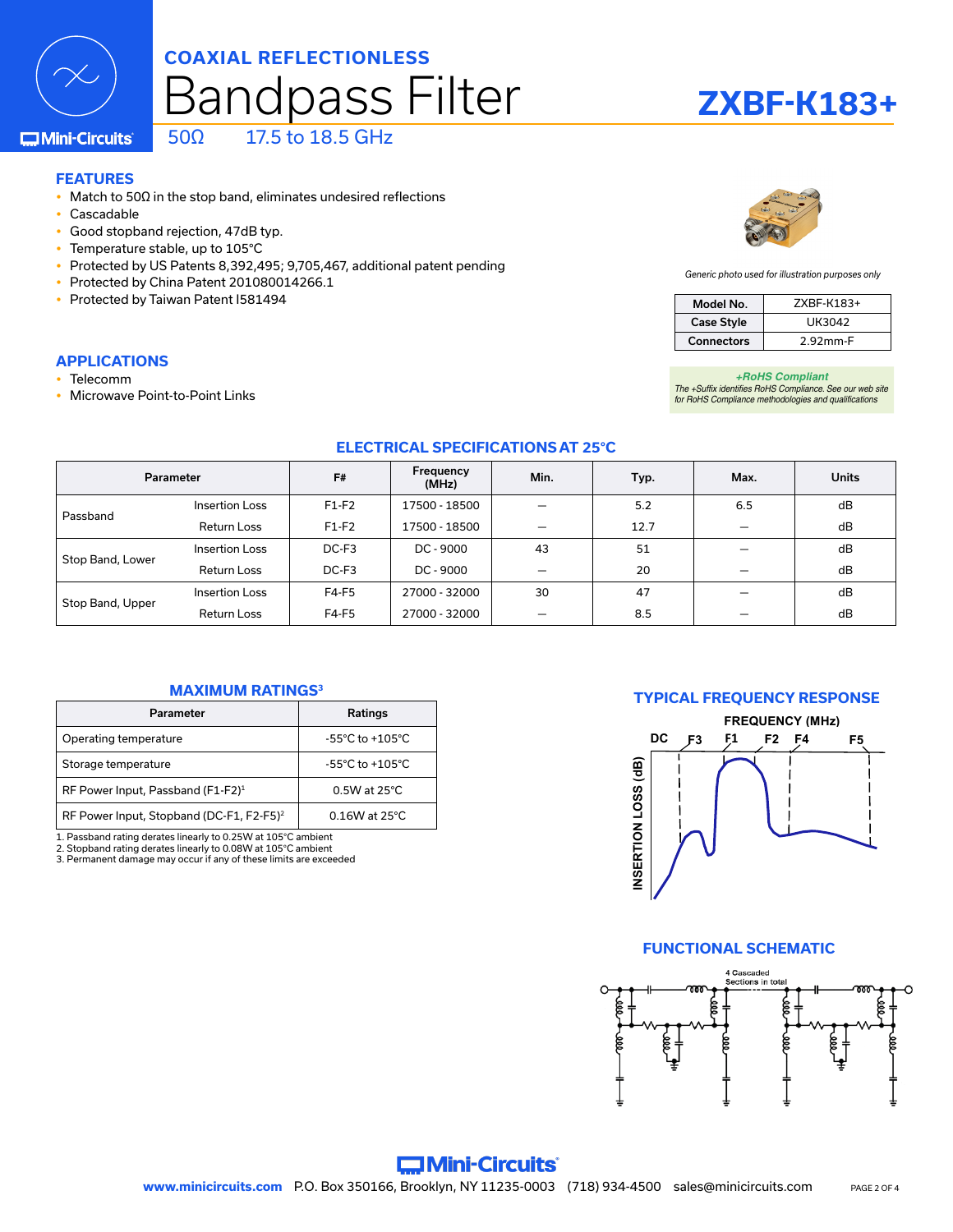

# Bandpass Filter **COAXIAL REFLECTIONLESS**

# **ZXBF-K183+**

#### **COMini-Circuits**

#### **COAXIAL CONNECTIONS**

| PORT 1   | 2.92mm-Female |
|----------|---------------|
| I PORT 2 | 2.92mm-Female |

#### **OUTLINE DRAWING**



### **OUTLINE DIMENSIONS** (**Inches mm** )

 $\Delta$ 

| A    | в    | С    | D    | Е   | F     |
|------|------|------|------|-----|-------|
| .68  | .60  | .39  | .200 | .10 | .400  |
| 17.1 | 15.2 | 10.0 | 5.08 | 2.5 | 10.16 |
| G    | н    | J    | κ    |     | Wt.   |
| .24  | .070 | .22  | .30  |     | grams |
| 6.0  | 1.78 | 5.5  | 7.6  |     | 24    |

Note. Please refer to case style drawing for details

**ESD RATING** Human Body Model (HBM): Class 1C (Pass 1000V) in accordance with ANSI/ESD STM 5.1 - 2001